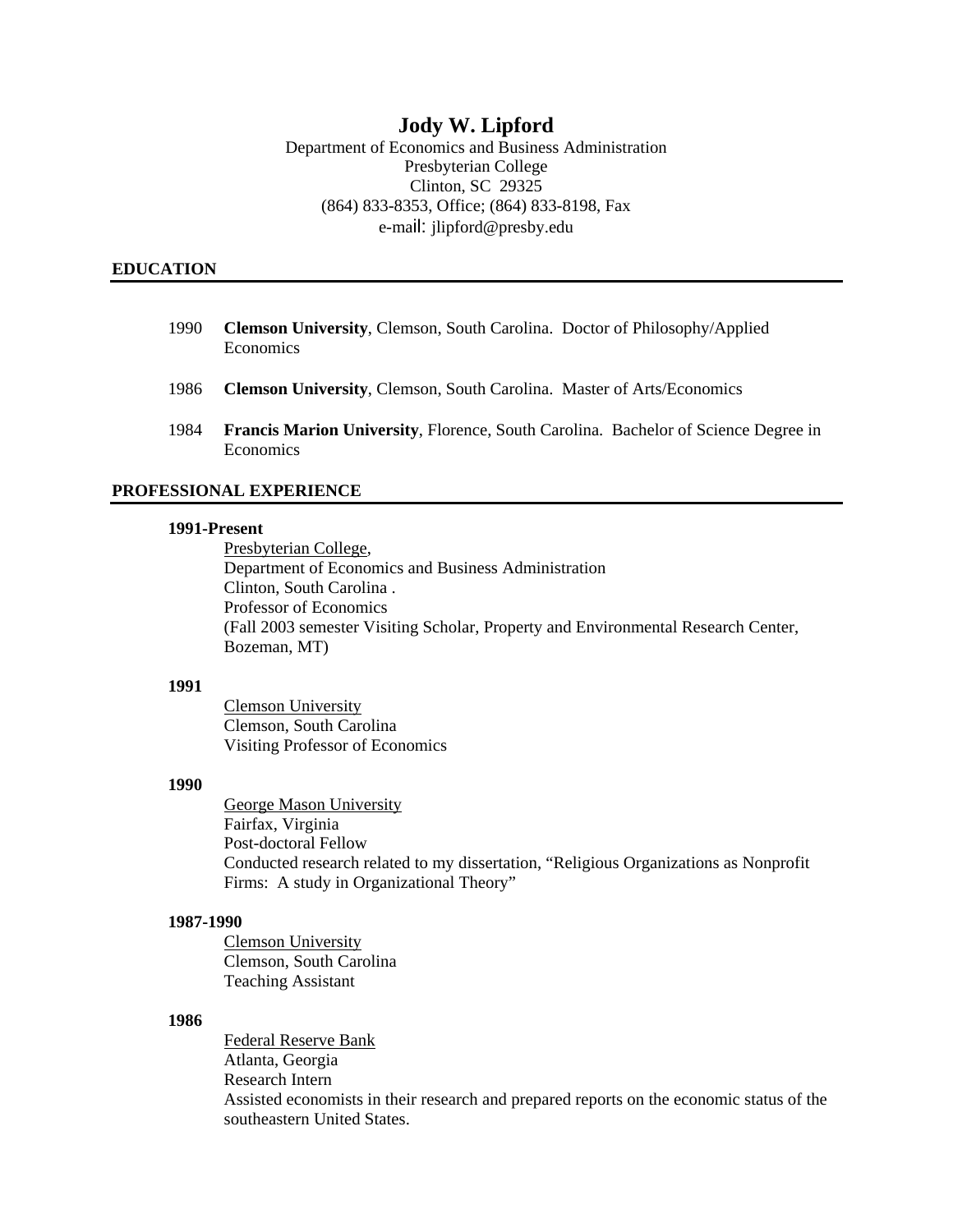### **1985-1986**

 Clemson University Clemson, South Carolina Research Assistant

### **Courses of Instruction:**

 Introductory Microeconomics Introductory Macroeconomics Intermediate Macroeconomics Money, Banking and Financial Markets Comparative Economic Systems International Economics Economics of Property Rights Managerial Finance

### **PUBLICATIONS**

Lipford, Jody W. and Yandle, Bruce. 2014. Grazing the State and Local Fiscal Commons: Do Different Tax Prices Lead to More or Less Grazing? *Public Finance Review* 42: 466-486.

Lipford, Jody W. and Yandle, Bruce. 2012. Tax-Payers and Tax-Spenders: Does a Zero Tax-Price Matter? *The Independent Review* 16: 517-531.

Lipford, Jody W. and Yandle, Bruce. 2010. NAFTA, Environmental Kuznets Curves, and Mexico's Progress. *Global Economy Journal*: 1-18.

Lipford, Jody W. and Yandle, Bruce. 2010. Environmental Kuznets Curves, Carbon Emissions, and Public Choice. *Environment and Development Economics* 15: 417-438.

Lipford, Jody W. and Yandle, Bruce. 2009. The Determinants of Purposeful Voluntarism. *Journal of Socio-Economics* 38: 72-79.

Lipford, Jody W. and Yandle, Bruce. 2008. Louisiana's Performance in the New Knowledge Economy. Mercatus Center Working Paper 08-14: 148.

Lipford, Jody W. 2007. Short Run Macroeconomic Performance and Economic Freedom: Can Economic Growth Rates be Higher and More Stable? *Journal of Private Enterprise* XXIII: 3-29. The article won Best Paper Published in the *Journal of Private Enterprise*, 2007.

Lipford, Jody W. and Slice, Jerry. 2007. Adam Smith's Roles for Government and Contemporary U.S. Government Roles: Is the Welfare State Crowding Out Government's Basic Functions? *Independent Review* XI: 485-501.

Lipford, Jody W. and Pompe. Jeffrey. 2005. Putting Private Lands into Public Hands: Explaining Voter Choices to Purchase Public Lands. *Journal of Private Enterprise* 20: 1-24.

Lipford, Jody W. 2004. Averting Water Disputes: A Southeastern Case Study. *PERC Policy Series*, PS-30. Bozeman, MT: PERC.

Lipford, Jody W. and Tollison, Robert D. 2003. Religious Participation and Income. *Journal of Economic Behavior and Organization* 51: 249-260.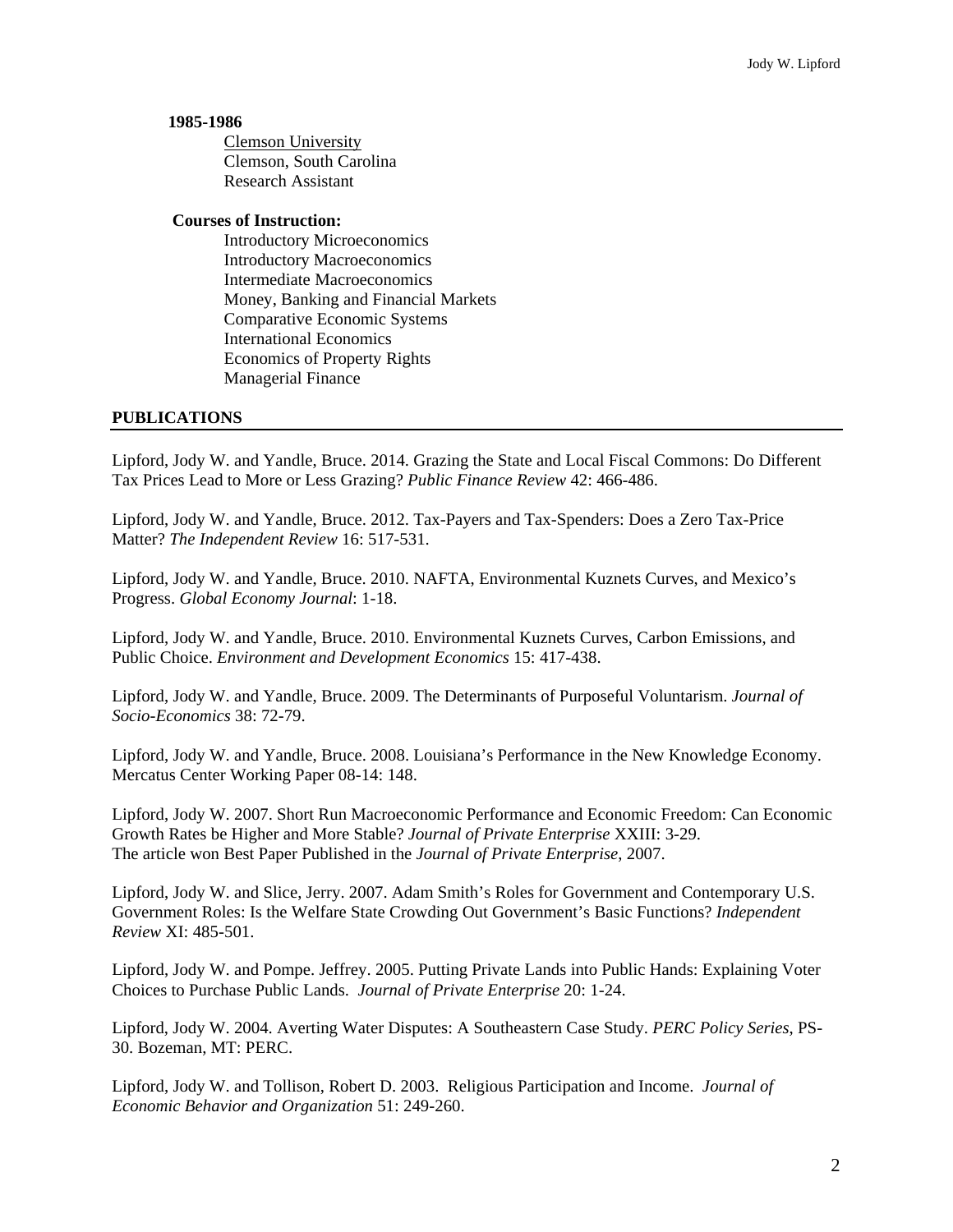Lipford, Jody W. and Pompe. Jeffrey. 2002. The Political Allocation of Property Rights: An Application to State Land Use Regulation. *Journal of Private Enterprise* 18: 14-31.

Lipford, Jody, Slice, Jerry, and Yandle, Bruce. 2002. South Carolina's Jocassee Gorges – Private Vice or Public Virtue? Political Economy Research Center Research Study 02-2: 1-28.

Lipford, Jody W. 2001. How Transparent Is the U.S. Budget? *Independent Review* 5: 575-591.

Lipford, Jody. 2000. The Political Economy of Gun Control: An Analysis of Senatorial Votes on the 1993 Brady Bill. *Journal on Firearms and Public Policy* 12: 33-63.

Lipford, Jody W. 1999. Twenty Years after Humphrey-Hawkins: An Assessment of Fiscal Policy. *Independent Review* 4: 41-62.

Lipford, Jody W. and Boudreaux, Karol. 1998. Group Size, Group Homogeneity, and Voting Rules: An Application of the Buchanan-Tullock Model to the European Union. *European Journal of Law and Economics* 5: 133-152.

Lipford, Jody W. and Yandle, Bruce. 1997. Exploring the Production of Social Order. *Constitutional Political Economy* 8: 37-55.

Lipford, Jody W. 1996. Group Size and the Free-Rider Hypothesis: A Reexamination of Old Evidence from Churches: Reply to Zaleski and Zech. *Public Choice* 88: 413-416.

Lipford, Jody W. 1996. Group Size and the Free-Rider Hypothesis: An Examination of New Evidence from Churches: Reply to Tullock. *Public Choice* 87: 187-188.

Lipford, Jody W. and Dougan, William R. 1995. A Public-Choice Theoretic Test of Ricardian Equivalence. *Public Finance Quarterly* 23: 467-483.

Lipford, Jody W., Boudreaux, Donald J., and Yandle, Bruce. 1995. Regulatory Takings and Constitutional Repair: The 1990s Property Rights Rebellion. *Constitutional Political Economy* 6: 171- 190.

Lipford, Jody W. and Boudreaux, Donald J. 1995. The Political Economy of State Takings Legislation. In *Land Rights: Escaping Feudalism by the 21st Century*. Edited by Bruce Yandle. Lanham, MD: Rowman & Littlefield.

Lipford, Jody W. 1995. Group Size and the Free-Rider Hypothesis: An Examination of New Evidence from Churches. *Public Choice* 83: 291-303.

Lipford, Jody W., McCormick, Robert E., and Tollison, Robert D. 1993. Preaching Matters. *Journal of Economic Behavior and Organization* 21: 235-250.

Lipford, Jody W. 1992. Organizational Objectives and Constitutional Constraints: An Application to Religious Denominations. *Constitutional Political Economy* 3: 343-357.

Lipford, Jody W. and Yandle, Bruce. 1990. Exploring Dominant State Governments. *Journal of Institutional and Theoretical Economics* 146: 561-575.

Lipford, Jody W. and Yandle, Bruce. 1987. Dominant Political Parties and State Unemployment Benefits. *Public Choice* 53: 27-36.